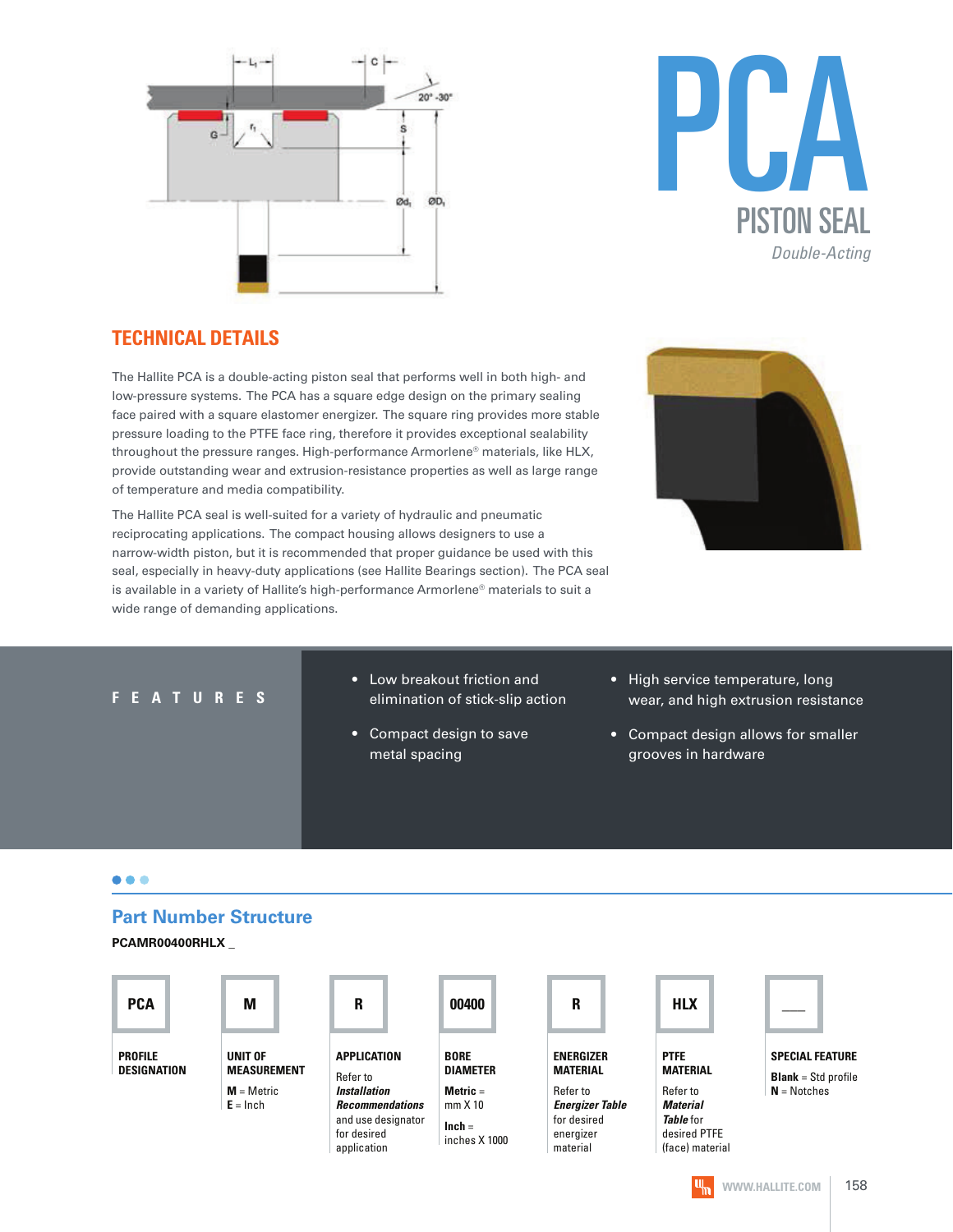## **OPERATING CONDITIONS**

|                                   | metric          | inch                   |
|-----------------------------------|-----------------|------------------------|
| <b>Maximum Speed</b>              | Up to 15.0m/sec | Up to 50.0ft/sec       |
| <b>Temperature Range*</b>         | -45 to 200°C    | -49 to 392 $\degree$ F |
| <b>Maximum Dynamic Pressure**</b> | 400 bar         | 5800 psi               |

\*Dependent upon energizer used (NBR, FKM, etc.). \*\*For pressures above 400 bar, contact Hallite Engineering.

**NOTE**

Data given are maximum values and can apply depending on specific application. Maximum ratings of temperature, pressure, or operating speeds are dependent on fluid medium, surface, gap value, and other variables such as dynamic or static service. Maximum values are not intended for use together at the same time, e.g. max temperature and max pressure. Please contact your Hallite technical representative for application support.

## **SURFACE FINISH RECOMMENDATIONS**

|                                             | metric             |                    |                   |              | RMR*         |              |               |
|---------------------------------------------|--------------------|--------------------|-------------------|--------------|--------------|--------------|---------------|
| <b>SURFACE ROUGHNESS</b>                    | <b>µMRA</b>        | <b>µMRZ</b>        | <b>µMRT</b>       | <b>µINRA</b> | <b>µINRZ</b> | <b>µINRT</b> |               |
| <b>Dynamic Sealing Face ØD</b> <sub>1</sub> | $0.05 - 0.2$       | 1.3 <sub>max</sub> | 2 max             | $2 - 8$      | 52 max       | 78 max       |               |
| <b>Static Sealing Face Ød</b>               | 1.6 <sub>max</sub> | 7 max              | 10 <sub>max</sub> | 63 max       | $276$ max    | 394 max      | $60\% - 90\%$ |
| <b>Static Housing Faces L1</b>              | 3.2 <sub>max</sub> | 10 <sub>max</sub>  | 16 max            | $125$ max    | 394 max      | $630$ max    |               |

\*RMR is measured at a depth of 25% of the Rz value based upon a reference level (zero line) at 5% material/bearing area.

## **ENERGIZER TABLE**

| <b>ENERGIZER MATERIAL</b><br>(SHORE A) | <b>ENERGIZER</b><br><b>TYPE</b> | <b>ENERGIZER</b><br><b>DESIGNATION</b> | <b>ENERGIZER OPERATING</b><br><b>TEMPERATURE°C</b> | <b>ENERGIZER OPERATING</b><br><b>TEMPERATURE<sup>o</sup>F</b> |
|----------------------------------------|---------------------------------|----------------------------------------|----------------------------------------------------|---------------------------------------------------------------|
| <b>NBR - 70A</b>                       | Sauare                          |                                        | -30 to 100°C                                       | $-22$ to 212°F                                                |
| No Energizer*                          | None                            |                                        |                                                    |                                                               |

\*Seal ratings are based upon capabilities of its matched material components. Hallite cannot rate seal performance when the seal is mixed with other manufacturers' energizers/components.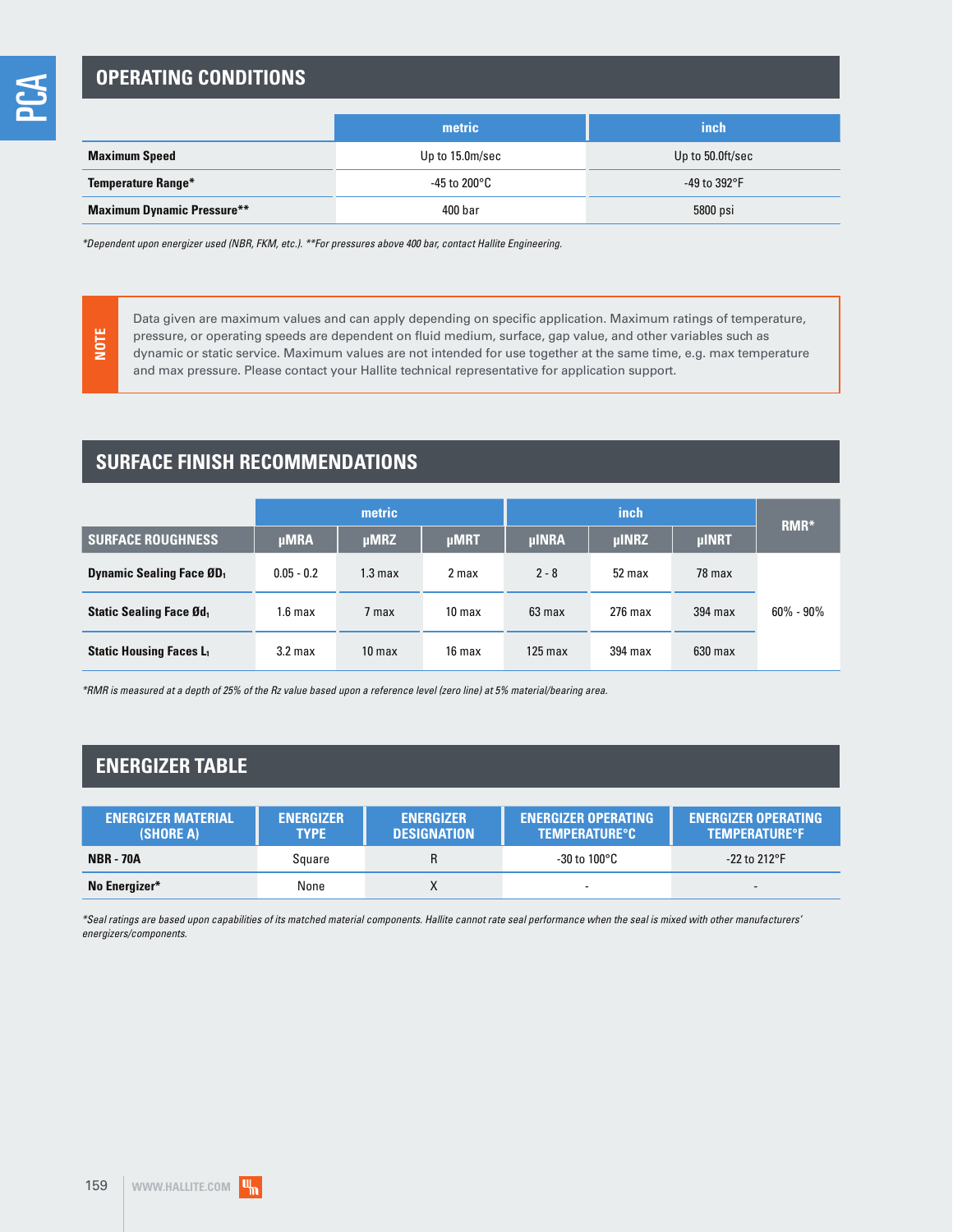| <b>MATERIALS</b>                                                                                                                                                                                           |                                         |                                |              |                                |                                |                                                                           |                |  |  |
|------------------------------------------------------------------------------------------------------------------------------------------------------------------------------------------------------------|-----------------------------------------|--------------------------------|--------------|--------------------------------|--------------------------------|---------------------------------------------------------------------------|----------------|--|--|
| <b>MATERIAL FEATURES</b><br><b>AND APPLICATIONS</b>                                                                                                                                                        | <b>FILLER</b>                           | <b>MATERIAL<br/>DESIGNATOR</b> | <b>COLOR</b> | <b>TEMPERATURE<br/>RANGE°C</b> | <b>TEMPERATURE<br/>RANGE°F</b> | $\frac{c}{\overline{z}}$<br><b>PANA</b><br>PRESSURE - BAR<br><b>MAXII</b> | PRESSURE - PSI |  |  |
| <b>ARMORLENE<sup>®</sup> HLX</b><br>• Standard material for hydraulic applications<br>• High compressive strength<br>• Excellent extrusion resistance<br>• Extended wear resistance                        | Special<br><b>Bronze</b><br>Compound    | <b>HLX</b>                     | Gold         | -73 to 288°C                   | -100 to 550°F                  | 500 <sub>bar</sub>                                                        | 7250 psi       |  |  |
| <b>ARMORLENE<sup>®</sup> HLA</b><br>• Excellent in all hydraulic fluids<br>• Excellent wear resistance<br>• Excellent low-friction properties<br>• Good extrusion resistance                               | Special<br><b>Mineral</b><br>Compound   | <b>HLA</b>                     | Gray         | $-73$ to 260 $^{\circ}$ C      | $-100$ to $500^{\circ}$ F      | 500 bar                                                                   | 7250 psi       |  |  |
| <b>ARMORLENE<sup>®</sup> 702</b><br>• Excellent in lubricating and non-lubricating<br>hydraulic fluids<br>• Good low-friction properties<br>• Excellent extrusion resistance<br>• Good chemical resistance | Glass<br>Molybdenum<br><b>Disulfide</b> | 702                            | Gray         | -73 to 260°C                   | -100 to 500°F                  | 300 bar                                                                   | 4350 psi       |  |  |

For other material options consult the Master Materials Index at the front of the catalog. If you do not find the material that you require, please contact your local Hallite sales office.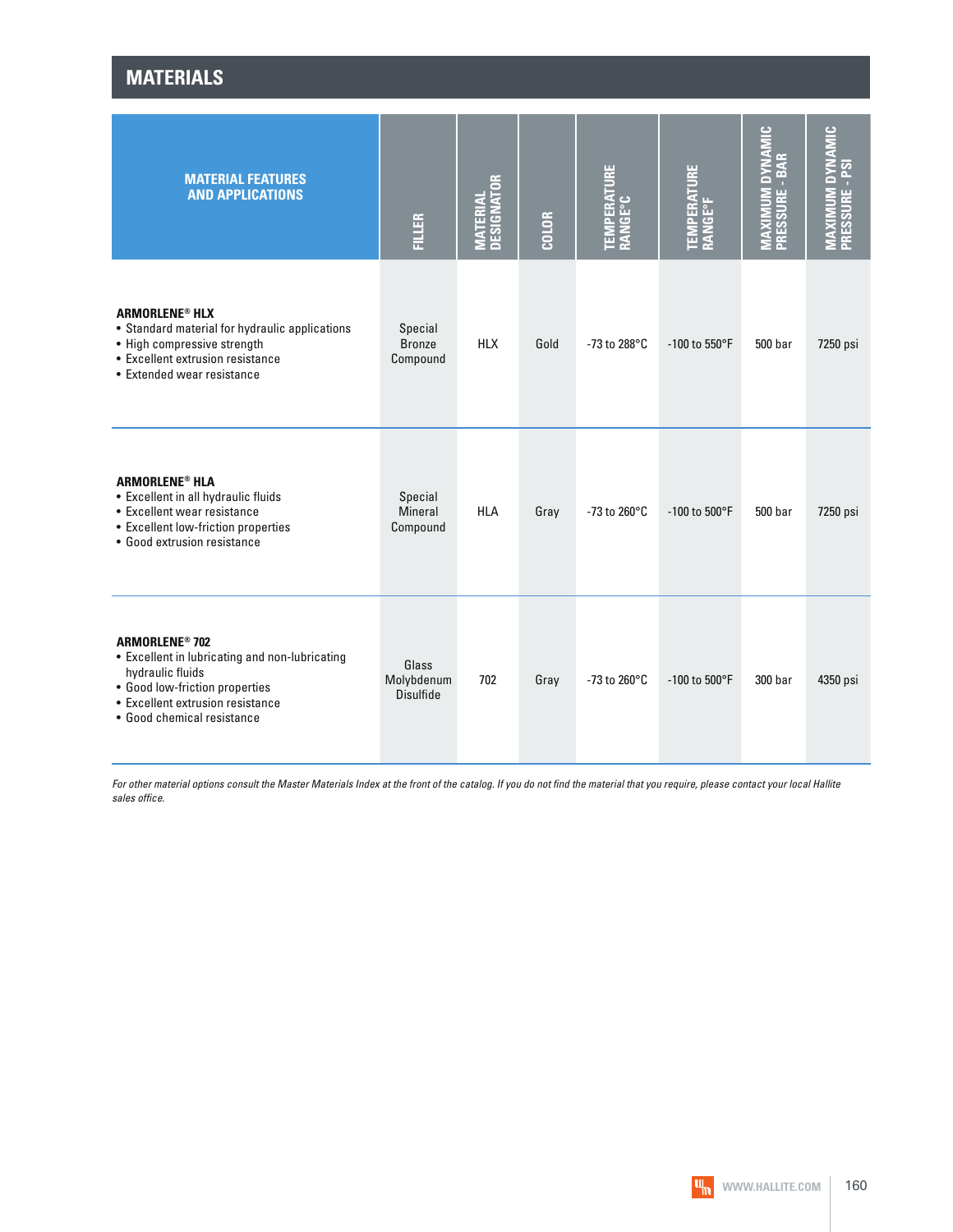

Applications with maximum radial clearance that are using nylon, phenolic, or PTFE bearings must ensure proper clearance in accordance with the bearing recommendations to avoid metal-to-metal contact. Please refer to Hallite Type 87, Type 506, and Type 533 Specification Sheets for this information.

## **INSTALLATION RECOMMENDATIONS**

| metric                               |                        |                     |                               |              |                       |                               |                |                |                |
|--------------------------------------|------------------------|---------------------|-------------------------------|--------------|-----------------------|-------------------------------|----------------|----------------|----------------|
| <b>BORE DIAMETER ØD, H9</b>          | <b>GROOVE DIAMETER</b> | <b>GROOVE WIDTH</b> | <b>RADIUS</b>                 | CHAMFER      | <b>GROOVE SECTION</b> | RADIAL<br>CLEARANCE<br>G max* |                |                |                |
| <b>DIAMETER RANGE</b>                | $\mathfrak{gd}_1$ h9   |                     | $L_1 + 0.2$<br>r <sub>1</sub> | $\mathbf{C}$ | $\mathbf{s}$          | <b>Up to</b>                  | Up to          | Up to          | Up to          |
| <b>Standard Duty Application - R</b> |                        |                     |                               |              |                       | 100 bar                       | <b>160 bar</b> | <b>250 bar</b> | <b>400 bar</b> |
| $20.0 - 60.0$                        | $D_1 - 10.0$           | 4.5                 | 0.3                           | 4.0          | 5.00                  | 0.30                          | 0.25           | 0.22           | 0.13           |
| $61.0 - 107.0$                       | $D_1 - 15.0$           | 7.5                 | 0.5                           | 6.5          | 7.50                  | 0.30                          | 0.25           | 0.22           | 0.13           |
| $108.0 - 160.0$                      | $D_1 - 16.0$           | 7.5                 | 0.5                           | 6.5          | 8.00                  | 0.30                          | 0.25           | 0.22           | 0.13           |
| $161.0 - 250.0$                      | $D_1 - 22.0$           | 11.0                | 0.5                           | 6.5          | 11.00                 | 0.30                          | 0.25           | 0.22           | 0.13           |
| $251.0 - 400.0$                      | $D_1 - 24.0$           | 12.0                | 0.5                           | 10.0         | 12.00                 | 0.30                          | 0.25           | 0.22           | 0.13           |
| $401.0 - 900.0$                      | $D_1 - 30.0$           | 15.0                | 0.8                           | 15.0         | 15.00                 | 0.30                          | 0.25           | 0.22           | 0.13           |
| >900.0                               | $D_1 - 40.0$           | 20.0                | 0.8                           | 20.0         | 20.00                 | 0.30                          | 0.25           | 0.22           | 0.13           |

\*Radial Clearance G max. = maximum permissible gap all on one side using max. tube diameter and min. clearance diameter.

# **PART NUMBER RANGE (METRIC)\***

|                     | metric         |             |                |
|---------------------|----------------|-------------|----------------|
| $\tilde{a}$         | $\overline{a}$ | 互           | PART NUMBER    |
| Tol. H <sub>9</sub> | Tol. H9        | Tol. $+0.2$ |                |
| 40.0                | 30.0           | 4.5         | PCAMR00400**** |
| 45.0                | 35.0           | 4.5         | PCAMR00450**** |
| 50.0                | 40.0           | 4.5         | PCAMR00500**** |
| 55.0                | 45.0           | 4.5         | PCAMR00550**** |
| 56.0                | 46.0           | 4.5         | PCAMR00560**** |
| 60.0                | 50.0           | 4.5         | PCAMR00600**** |
| 63.0                | 48.0           | 7.5         | PCAMR00630**** |
| 65.0                | 50.0           | 7.5         | PCAMR00650**** |

|                | metric         |             |                    |
|----------------|----------------|-------------|--------------------|
| é,             | $\overline{a}$ | z,          | <b>PART NUMBER</b> |
| <b>Tol. H9</b> | Tol. H9        | Tol. $+0.2$ |                    |
| 69.0           | 54.0           | 7.5         | PCAMR00690****     |
| 70.0           | 55.0           | 7.5         | PCAMR00700****     |
| 71.0           | 56.0           | 7.5         | PCAMR00710****     |
| 75.0           | 60.0           | 7.5         | PCAMR00750****     |
| 80.0           | 65.0           | 7.5         | PCAMR00800****     |
| 85.0           | 70.0           | 7.5         | PCAMR00850****     |
| 90.0           | 75.0           | 7.5         | PCAMR00900****     |
| 95.0           | 80.0           | 7.5         | PCAMR00950****     |